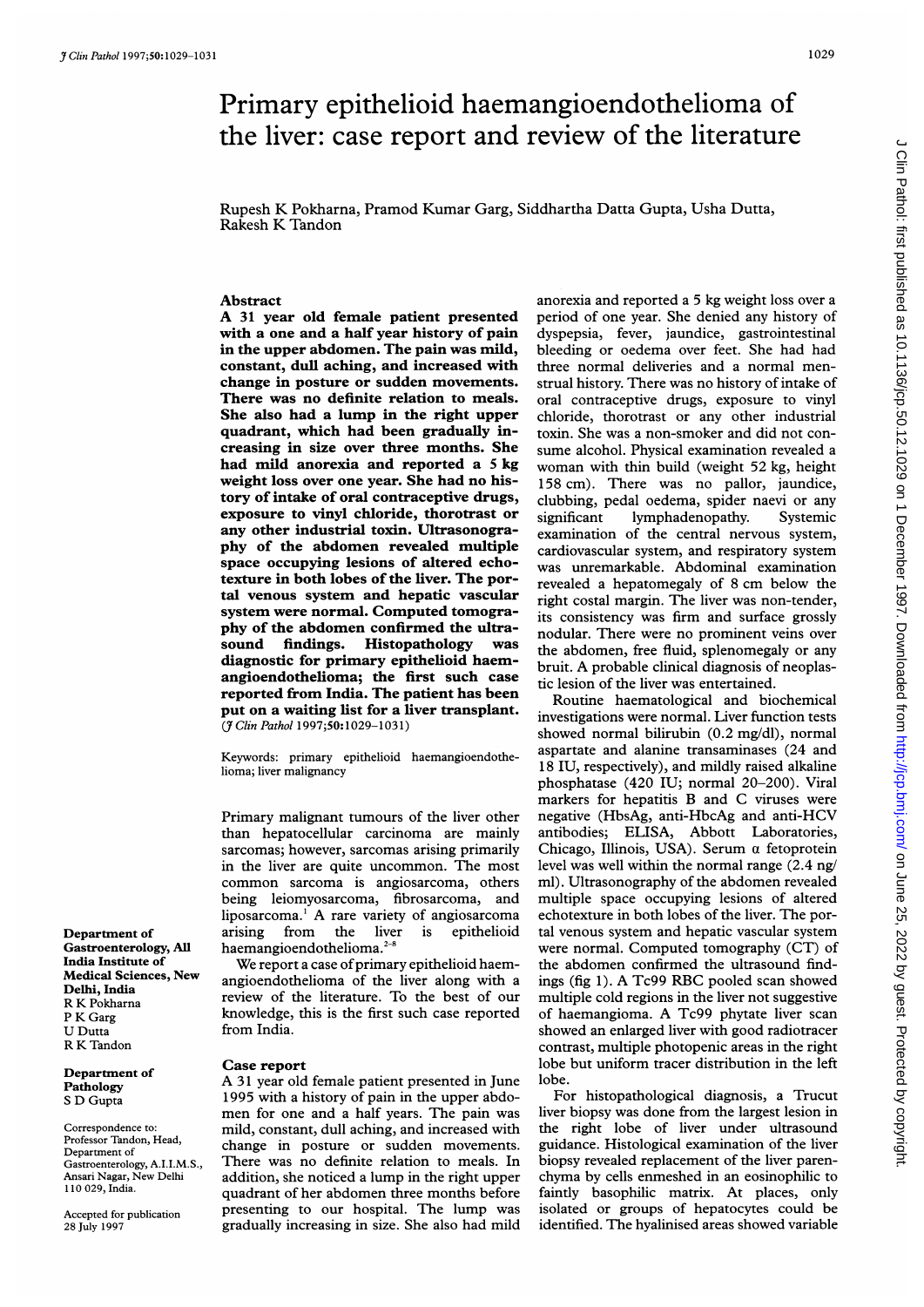

Figure 1 CT showing a large multinodular tumour involving both lobes of the liver.

cellularity. The cells predominantly had indistinct cytoplasm. When discernible, these cells were either rounded or spindle shaped. Nuclei were oval to spindle shaped with finely granular chromatin. Many of these cells showed cytoplasmic vacuolation giving a signet ring-like appearance (fig 2). Portal tracts were expanded due to fibrosis and infiltration by the tumour. There was bile duct proliferation. Reticulin



Figure 2 Liver biopsy showing replacement of liver parenchyma with tumour cells many of which are spindle shaped or show cytoplasmic vacuolation (haematoxylin and eosin, original magnification x20.)



Figure 3 Factor VIII immunostaining highlighting the vacuolated cells (factor VIII  $aniteen \times 10$ .

stain and Mason trichrome stain highlighted the fibrosis. In addition, numerous vascular channels were identified on reticulin staining. The tumour cells did not contain mucin (Mucicarmine stain). Immunohistochemical staining showed factor VIII (Dakopatts, Glostrup, Denmark) positivity in some of the vacuolated tumour cells (fig 3). Staining for Ulex europaeus lectin (Dakopatts) was equivocal. The immunohistochemical stain for cytokeratin (Dakopatts) highlighted the intervening hepatocytes but the tumour cells were negative. These histological features were consistent with an epithelioid haemangioendothelioma.

#### **Discussion**

Solid angiosarcomas of the liver are rare tumours and epithelioid haemangioendothelioma is one of the rarest of the sarcomas arising from the liver. This particular tumour has been given many names: vasoablative endotheliosarcoma with pseudocartilagenous change, mixed tumour, sclerosing endothelioid angiosarcoma, pseudocartilagenous sarcoma, and sclerosing interstitial vascular sarcoma. Many case reports have been published describing clinical, radiological, and histopathological features of this tumour.<sup>2-8</sup> The largest series remains that by Ishak et  $al^3$ . Apart from the liver, epithelioid haemangioendothelioma may arise from many other organs such as bone, lungs, muscle, and blood vessels.<sup>9</sup>

The clinical behaviour of epithelioid haemangioendothelioma is that of a slow growing malignant tumour with relatively long survival.<sup>3 10</sup> Most patients have non-specific symptoms and in many patients the tumour is diagnosed serendipitously. The common symptoms are upper abdominal pain, anorexia, and weight loss. The less common are jaundice, fever, and variceal bleed secondary to portal hypertension (which is rare). A fulminant course has also been described." The whole liver is ultimately replaced by the tumour. Metastases to bone, pleura, and lymph nodes have been described.

Radiological investigations such as ultrasound and CT are helpful in defining the extent of the tumour.<sup>12 13</sup> Recently, magnetic resonance imaging of epithelioid haemangioendothelioma in the liver have been described.'4 The CT findings in our patient matched those reported in the literature. The CT findings compatible with <sup>a</sup> diagnosis of epithelioid haemangioendothelioma are a large tumour with peripheral enhancement, many hypervascular central lesions, compensatory hypertrophy of the unaffected areas, and nodular appearance. A nuclear scan may be helpful in excluding a vascular tumour such as haemangioma as was the case in our patient.'5 Despite an endothelial origin this tumour is relatively avascular. Angiography is not of any particular help and angiographic findings have been variously described<sup>5 10</sup>: these include moderate vascularisation, curving displacement of marginal vessels, and peripheral enhancement of the tumour by contrast.

The histopathological features of this tumour described are characteristic.<sup>316</sup>